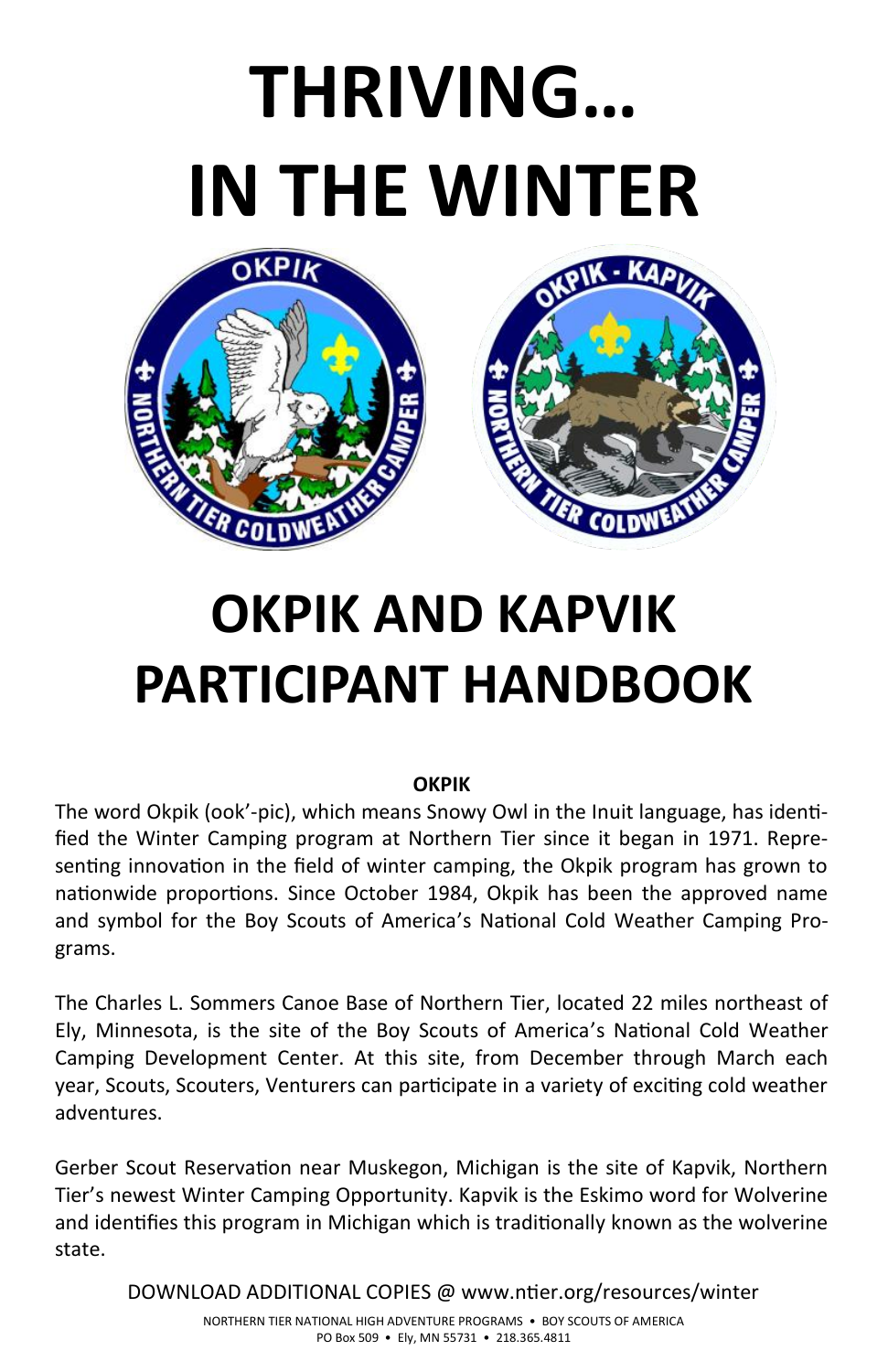#### **ACTIVITIES**

All groups start their program by setting up camp (except for Cabin Stay and Musher Camp). Once that is done, there are a number of activities to choose from. Participants are encouraged to try several activities but because of limited daylight hours during the winter months and varying snow conditions there may not be the opportunity to try them all. Your group may decide to spend most of the time traveling to a remote site, building shelters and setting up and living in a winter camp. The activities available are outlined below:

**SHELTER-BUILDING:** Although there will be shelters available at some of the campsites, we highly recommend that you learn to build your own. Probably the best shelter to learn to make is the quinzee (kwin-zee), which is a Native American shelter used by the Athapaskan (Ath-a-pas-can) Indians. It is made by piling snow, packing it then hollowing out the pile. Another type of shelter you may want to try is the thermal shelter, which uses a framework of poles with snow over it.

**SKIING:** Skiing is, of course, one of the most popular activities. There are several miles of ski trails in the area that Okpik participants can use. We provide instruction to get you started and a map of the trails. If you would rather forge your own trail, that's fine too!

**SNOWSHOEING:** If you would like to travel in more rugged terrain, and explore the frozen wonderland while taking in some of the sights and sounds of the northwoods winter, snowshoeing may be the way to go.

**ANIMAL TRACKING:** Winter is the perfect time to see what animals are up to and how they live. Tracks in the snow can be like a storybook. There are many to be seen, including the snowshoe hare, fox, wolf, moose, deer, otter and members of the weasel family.

**WINTER GAMES:** What more perfect place for *Fox & Goose* or *Snowshoe Soccer* than a frozen lake?

**ICE FISHING:** Nearby lakes offer Northern Pike, Walleye, Rainbow Trout and Splake. The challenge is there for those who are up for it! If you have your own equipment, bring it. Limited equipment is available for crew issue. Equipment and licenses may also be purchased in the Trading Post.

**DOG SLEDDING:(Ely Only)** Each group attending an Okpik weekend will be visited by a musher and a dog sled team. A demonstration of dog sledding will be given and a very short ride will be offered for youth and adults by the Musher Camp participants.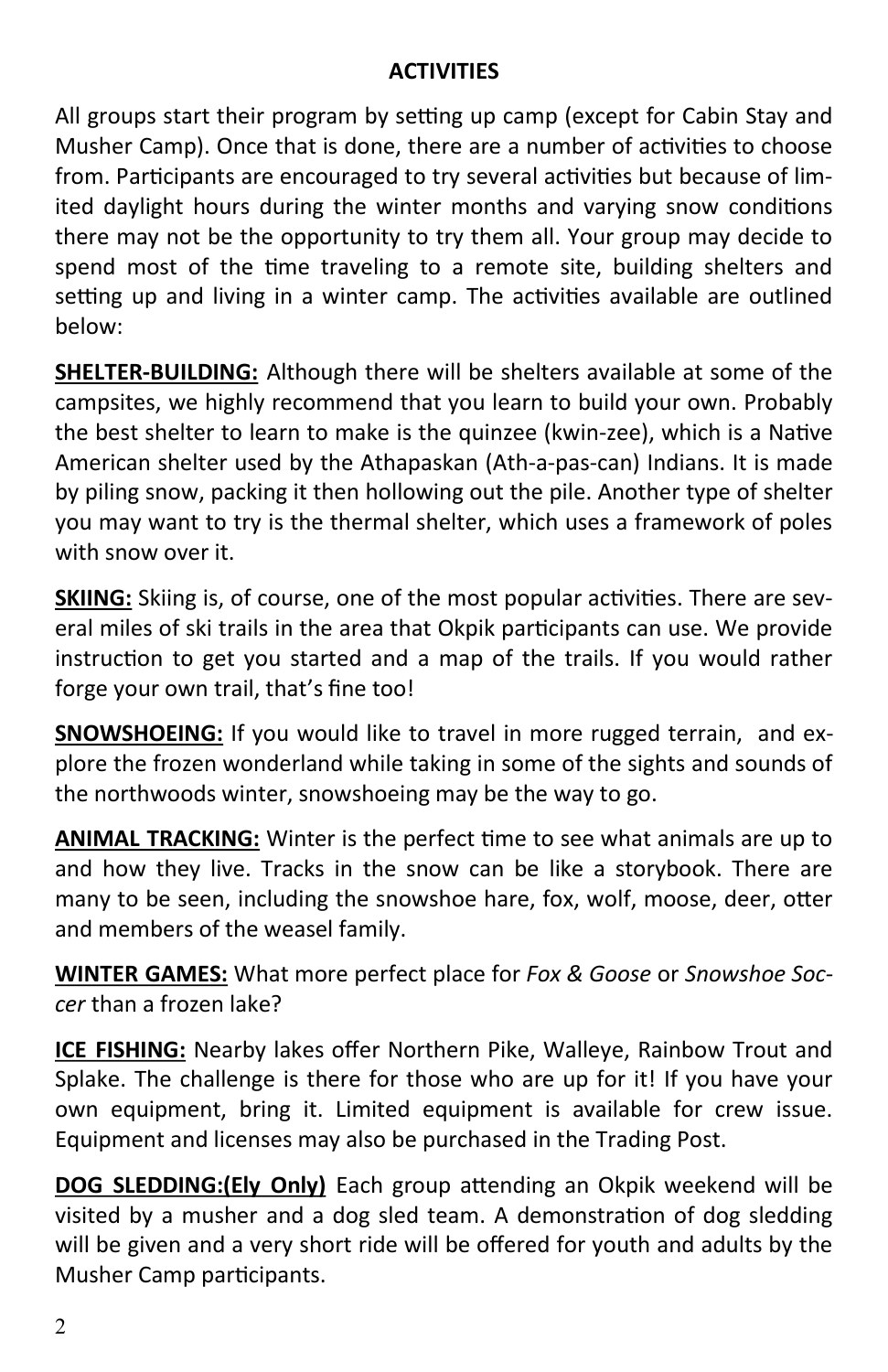#### **AWARDS**

Participants will receive the Okpik Winter Camping or the Okpik Cabin Stay emblem to wear proudly on the right pocket of their uniform. Bizhiw, Zero Hero, Okpik Trek, Musher Camp and Dogsled Trek awards are available if the requirements have been met. More information can be found on ntier.org



### **FISHING LICENSES**

All participants who wish to ice fish during their Okpik experience must posses a valid Minnesota fishing license. The best way to purchase a fishing license is to do so online before you arrive.

- To purchase your fishing license online go to http://www.dnr.state.mn.us/licenses/fishing/index.html?type=fishing
- Please refer to the Minnesota DNR website for all fishing regulations and rules:

http://www.dnr.state.mn.us/regulations/fishing/index.html

All Kapvik Participants who wish to ice fish must possess a valid Michigan fishing license. These must be purchased before you arrive https://www.michigan.gov/dnr/0,4570,7-350-79119\_79146\_82448--- ,00.html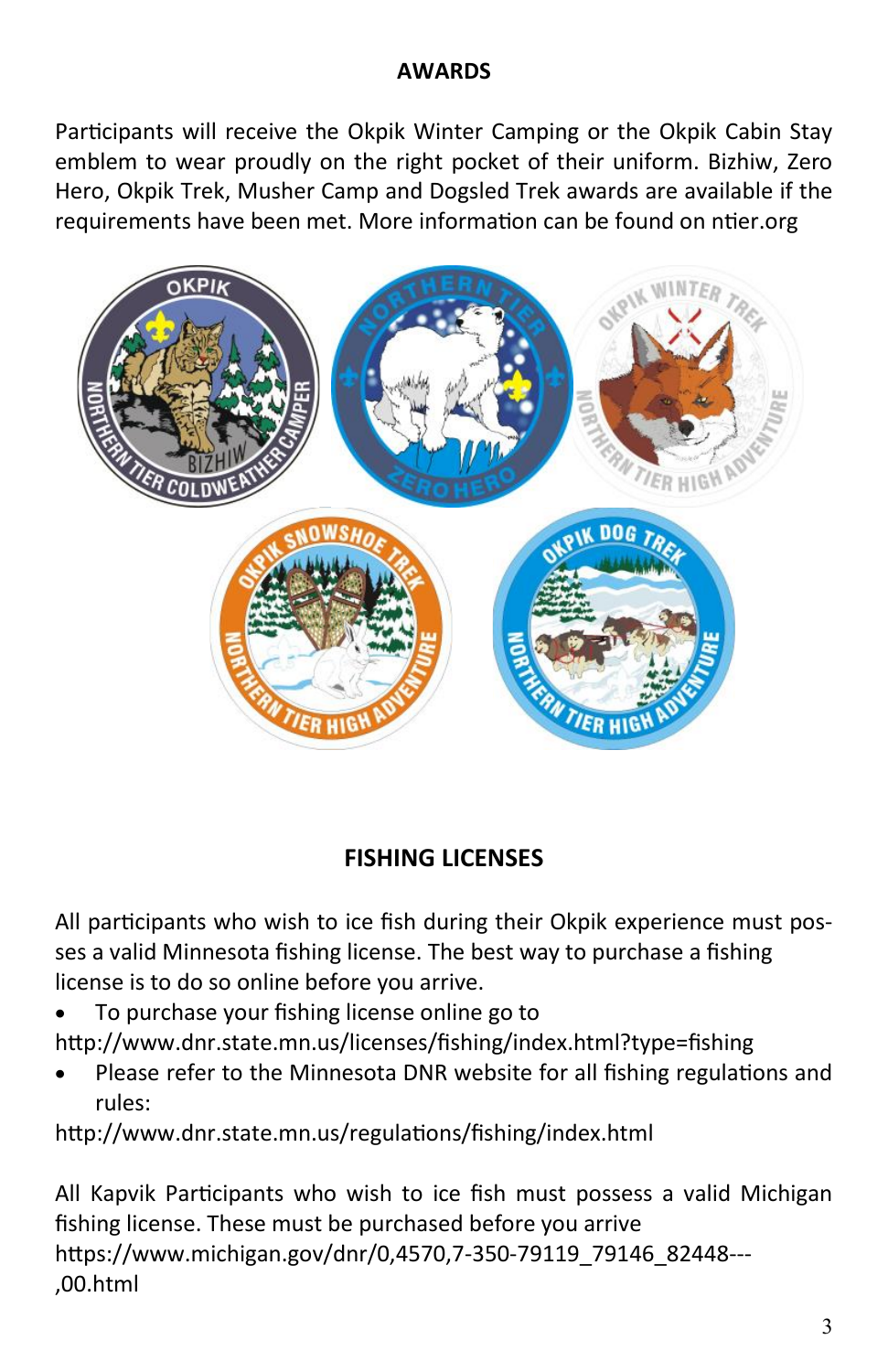### **WHAT TO BRING**

We provide Okpik participants with supplemental clothing, but we can't provide everything. Therefore, it is important that you plan carefully, using the enclosed equipment list to make sure you have everything you will need. Some items are required; other items are recommended if you have them available. If you have something not on the list but are comfortable with it or want to try it, bring it along. The Okpik staff will instruct you in how best to use what you brought and will outfit you with the supplemental clothing you need.

As you prepare for Okpik, there are several important points to remember about proper insulation and keeping yourself comfortably cool. The central flap of this handbook explains these points in greater detail and should be referred to as you make decisions about what to bring. Briefly, some of the more important points to remember are:

1. Wool is a much better insulator than cotton. Even when wet, wool retains much of its insulating value while cotton loses all insulating value when wet. Do not use cotton blue jeans or t-shirts for winter camping!

2. Down, even though a good insulator, is difficult to use in a field-type situation. Once it's wet, it has no insulating value and is difficult to dry. Use down as an insulator only if you are familiar with how to handle it.

3. Synthetic fibers and fabrics are excellent insulators. Polypropylene, Thermax™, Polarfleece™, Hollofil™, Quallofil™ and Thinsulate™ are several examples of the many appropriate synthetic fibers.

4. Wear clothing loose and in layers as illustrated in this handbook.

### **TRADING POST**

Northern Tier maintains a well-stocked Trading Post with patches, souvenirs and camping supplies and equipment. Participants spend an average of \$80 each. If major items are desired more money will be required. Available items include fleece jackets/vests, ski hats, mittens and socks. Preorder your items at www.northerntiertradingpost.org.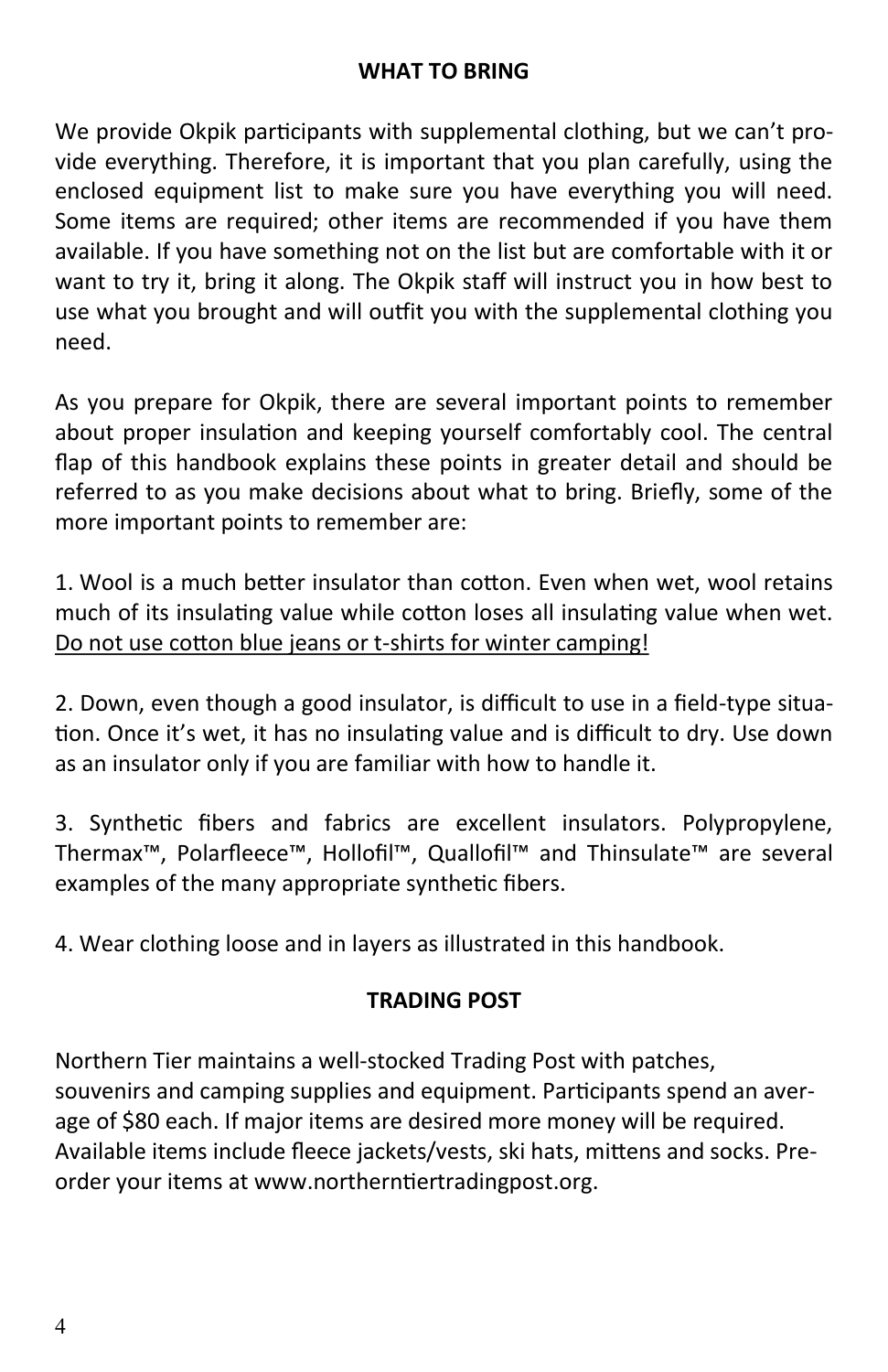Most of the gear needed by the group for cooking, shelter and travel such as stoves, pots, tents, sleds and skis, is provided for you. **The only gear each crew must provide is a fully stocked first aid kit.**

#### **EVERY CREW MUST BRING ONE FULLY STOCKED FIRST AID KIT**

All BSA troops, packs and crews should carry a first aid kit. The kit can be personalized to meet the demands of the crew. The following items are recommended by the BSA National Health and Safety Committee to be used by Scouting and Venturing units doing High Adventure activities. The crew's first aid kit should be stored in a waterproof container for use en route as well as at Northern Tier and should contain the following items.

- Adhesive bandages (assorted sizes)
- Knuckle and fingertip bandages
- Steri strips
- Moleskin/molefoam
- Second skin
- Gauze pads—3" x 3"
- Adhesive tape—1" x 15'
- 1" or 2" roll of gauze
- 4" elastic bandage
- Oval eye patch
- Antibiotic ointment
- Disposable alcohol wipes
- Triangular bandage
- Acetaminophen
- Ibuprofen tablets
- Antacids
- Antihistamine
- Steroid cream
- Anaphylaxis kit (if needed)
- Throat lozenges
- Cold caplets
- Small bar soap
- Lip balm
- **Thermometer**
- Scissors
- **Tweezers**
- Safety pins
- Side cutters
- Nitrile or latex gloves
- Barrier device for resuscitation
- Sunscreen
- First aid manual
- **ANY PERSON REQUIRING** prescribed medication should personally carry the medication with a back-up supply in the kit, controlled by the adult advisor.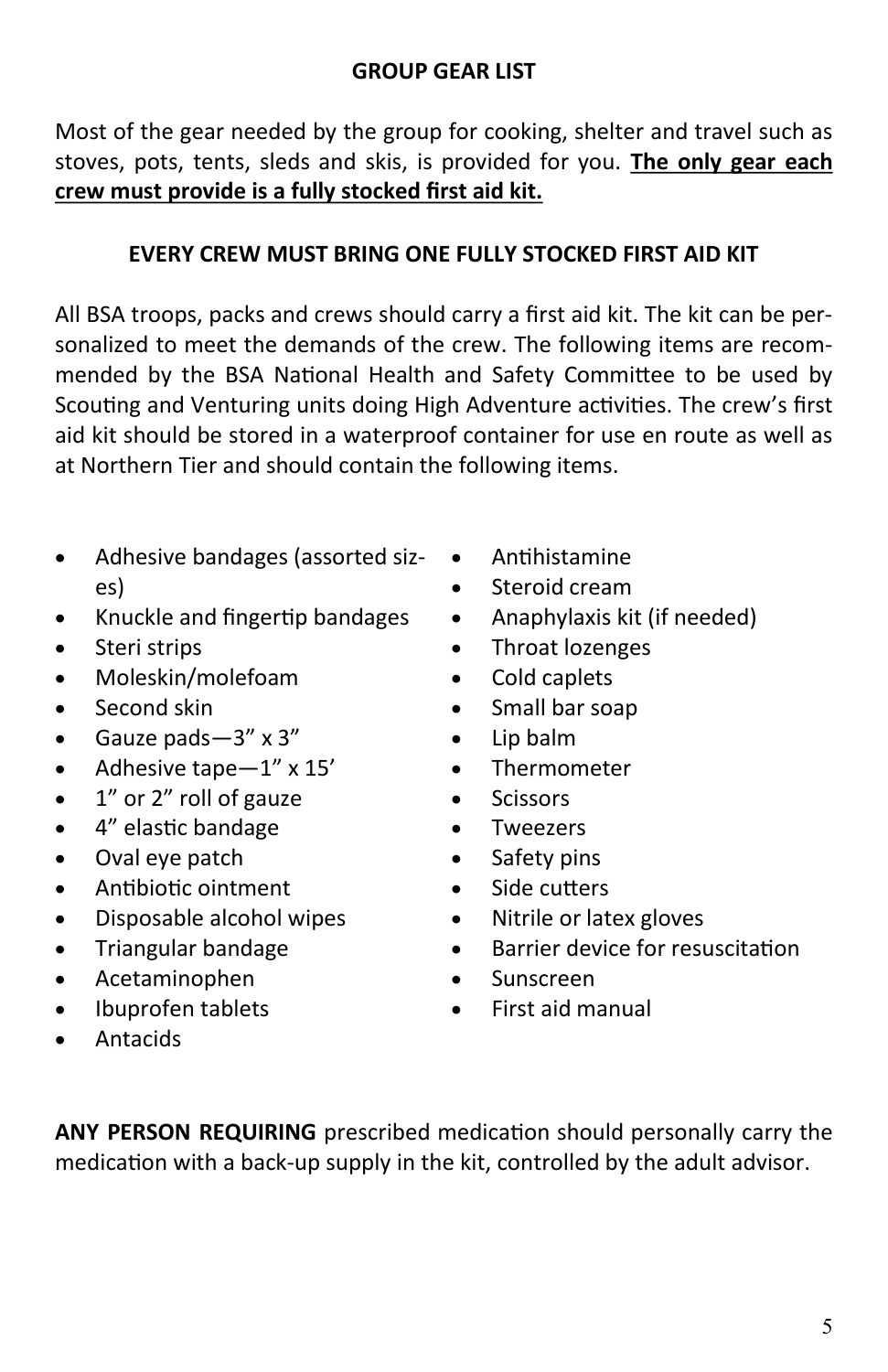**WHAT KEEPS YOU WARM?** - When you really study what keeps you warm, it becomes clear that it is you! Your body produces all the heat you need. Your clothing is designed to hold in whatever heat you need to feel comfortable under a variety of conditions and activities. You will notice all our clothing is loose. That is because tight clothing constricts the flow of blood so the body heat cannot move around. That is why tight boots mean cold feet and a tight belt means cold legs.

## **C-O-L-D**

That is an easily remembered key to keeping warm.

Keep yourself and your clothes CLEAN. Dirt and body oils which **C** build up on clothing

destroy its insulating properties

Avoid OVERHEATING. Clothing is designed to be taken off or added to in layers to maintain an even body heat. **O**

Wear clothes LOOSE and in LAYERS. **L**

Keep DRY. Wet clothing removes body heat 240 times faster than it will dissi pate through dry clothing. Wet is trou ble. **D**

**VENTILATION**—To regulate the amount of heat, yet not get overheated and wet with perspiration, adjustments can be made to loosen up the waist, the cuffs and the neck opening, allowing more heat to escape.

**WET, WINDY, COLD**—This is the combination that spells danger to the winter camper. We avoid it by keeping dry, getting out of the wind when possible and wearing the correct clothes.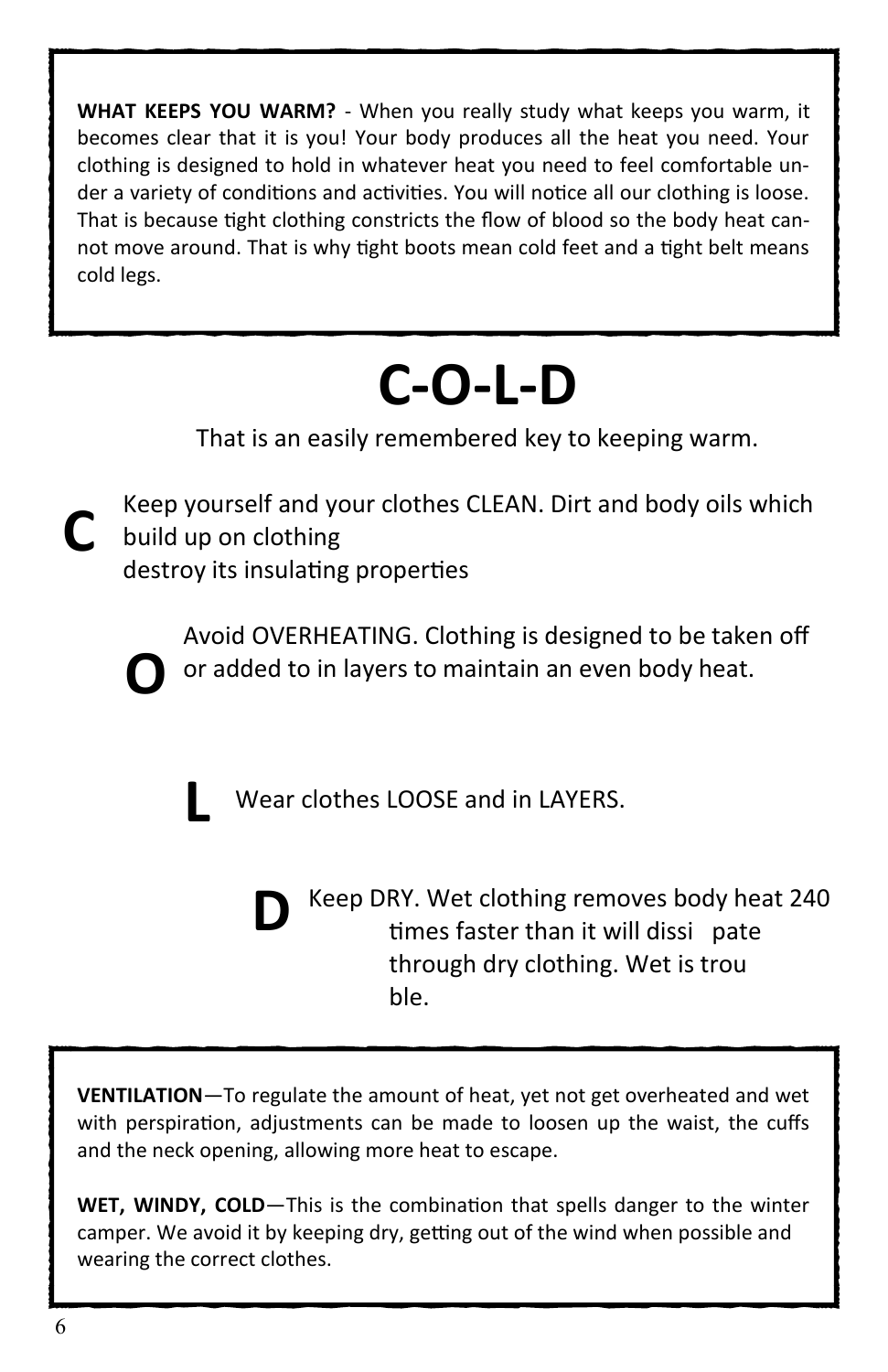### **Your Sleeping System is Designed to Keep You Warm**

Essentially, you are sleeping in several layers of insulation with an additional layer underneath you to insulate you from the frozen ground. It is important to first make sure your feet are warm. Using polar fleece or other types of socks will give you an inner layer of insulation around your feet. The inner bag is a regular sleeping bag with or without a hood and has a drawstring to be tightened down slightly in order to capture heat. The outside layer is a hooded sleeping bag which covers the entire system from feet to head and which has a drawstring allowing the opening to be pulled snug around the face to prevent loss of body heat.



### **Foam Pad Stops Cold from Below**

**SLEEPING PADS**—These are essential for insulating the body from the cold ground: Closed cell foam pads are the best option for cold weather camping. **Hooded Outer Bag Covers Everything** (Okpik Provided)

 **TYPES OF BAGS**—Inner bags and outer bags should be made of synthetic fiber which can be stuffed compactly for travel and dries easily.

### **Your Sleeping System Works Best When Kept Clean and Dry**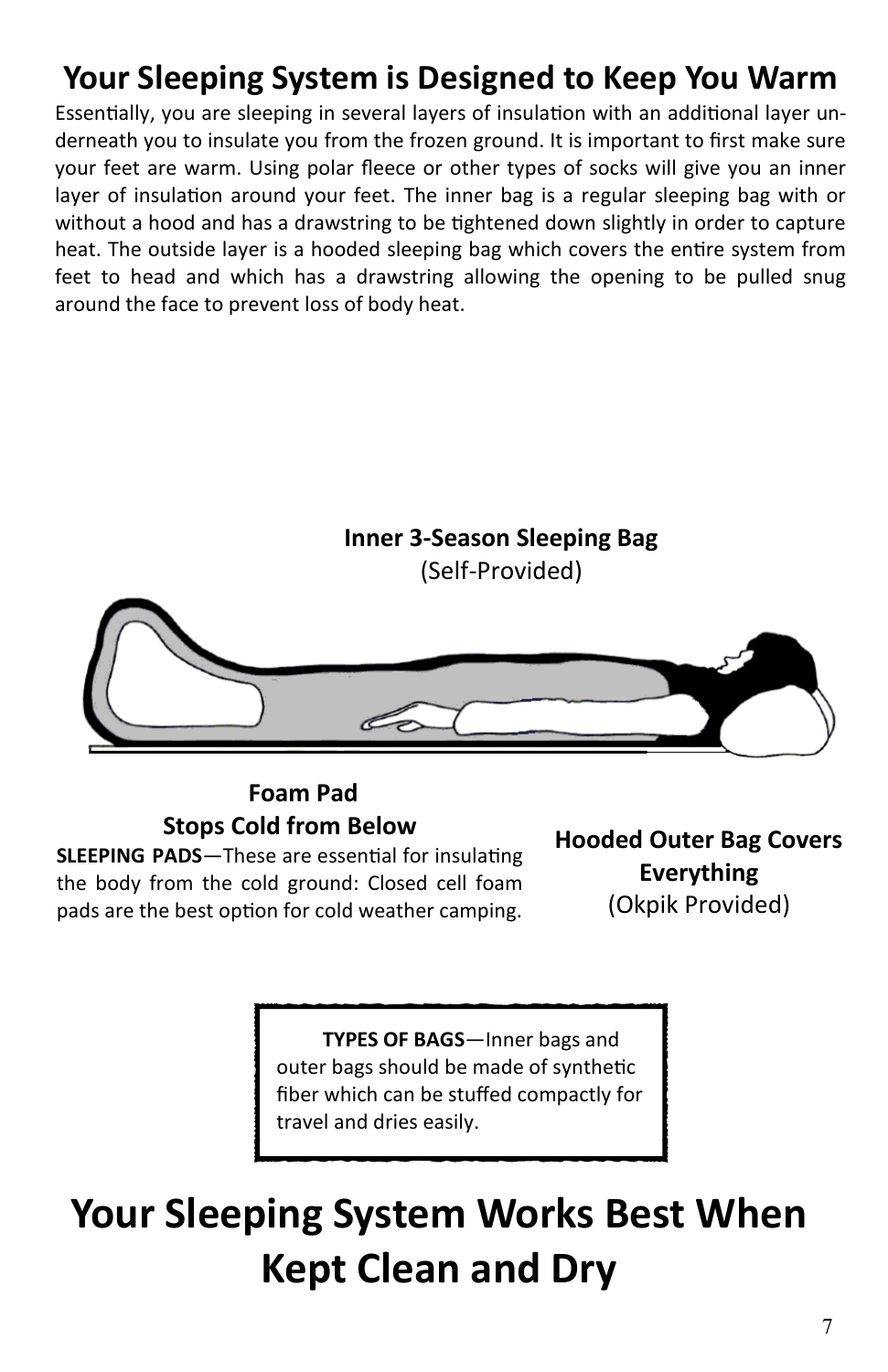#### **PERSONAL EQUIPMENT LIST**

When packing for Okpik, consider protection for each part of the body.

PLEASE BRING THESE ITEMS:

- $\Box$  A COMPLETED BSA Health and Medical Record (Parts A, B, C and D) signed by a doctor in the last twelve months (this applies to both adults and youth). The parent or guardian of the youth must also sign the form. This form is available online at: http://www.ntier.org/Resources/Winter.aspx
- □ 2 Winter Hats (windproof synthetic or wool)
- 2-3 pairs of synthetic long underwear (tops and bottoms; **NO COTTON**).
- □ 2 pairs liner gloves
- □ 2-3 pairs wool or heavy synthetic socks
- □ 2-3 pairs synthetic liner socks
- □ 3-season sleeping bag. This will be combined with an Okpik issued Cold Weather sleeping bag to form your extreme weather sleeping system.
- $\Box$  Headlamp or flashlight and extra batteries (MUST HAVE days are short in the winter, so if you plan on staying up later than 5-6 PM you will need some light)
- □ Toiletry articles (toothbrush, toothpaste, etc.)
- □ Plastic Cup, bowl and spoon
- $\Box$  Stuff sack or small duffel bag for all personal gear
- $\Box$  Items for showering (towel, soap, etc.) and clothes for the trip home
- □ Scarf or Neck Gaiter
- □ Sunglasses or Snow Goggles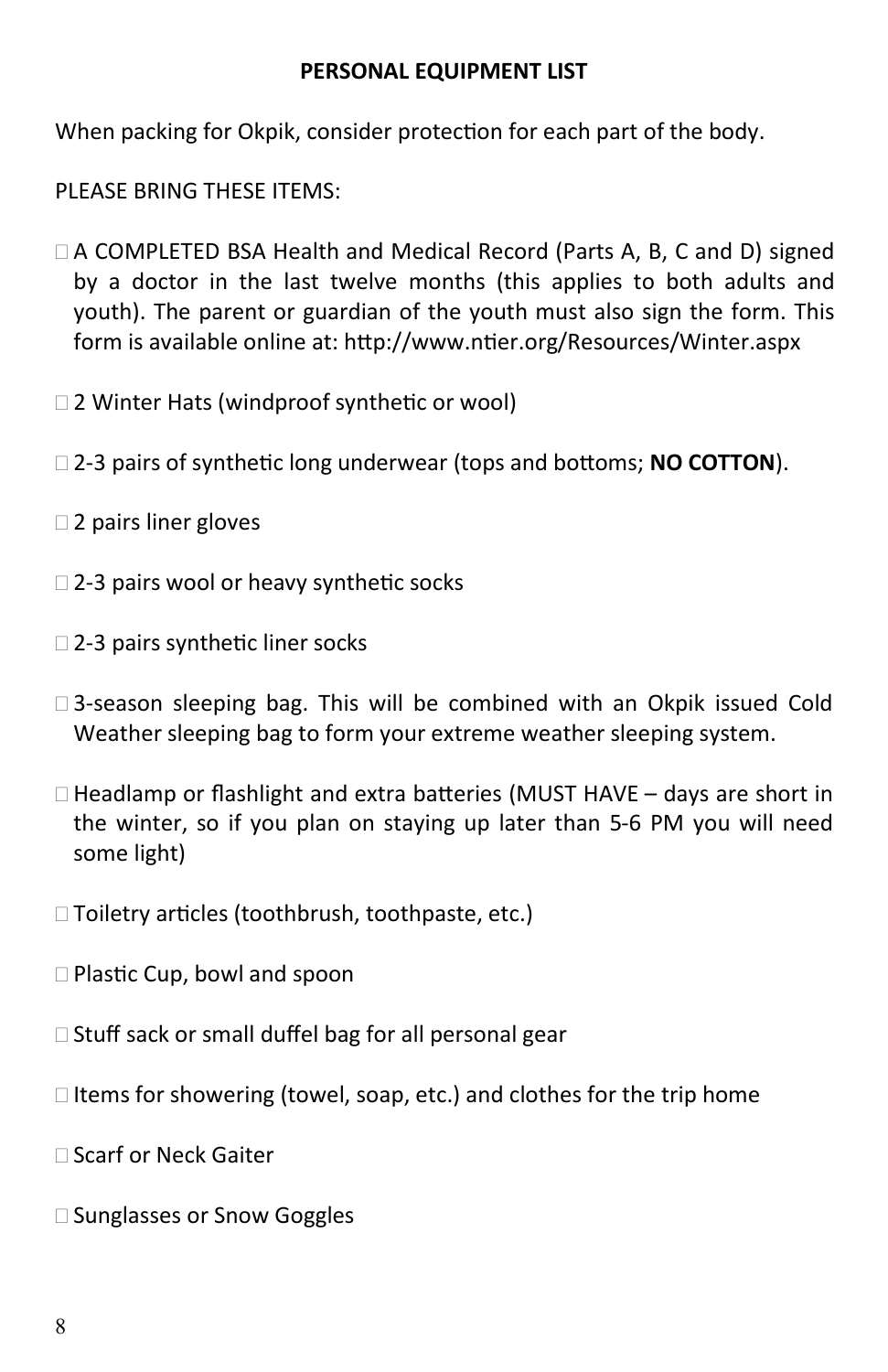### **THE FOLLOWING ITEMS ARE AVAILABLE FOR OUTFITTING THOUGH YOU MAY FEEL MORE COMFORTABLE IN YOUR OWN:**

- $\Box$  2 sweaters—preferably wool or polar fleece NO COTTON
- □ 2 pair wool or fleece pants
- $\Box$  2-3 pairs of mittens (mittens are warmer than gloves)
- $\Box$  1 outer wind layer jacket
- $\Box$  1 pair wind pants
- $\Box$  Skis and snowshoes
- Warm winter boots (e.g., Sorels or Kamiks) with removable liners

### **RECOMMENDED ITEMS**

- $\square$  Suspenders (better than a belt in cold weather)
- Fleece Vest
- □ Pocketknife/matches/bandana
- □ Sunscreen and chapstick
- Camera and Film

**PLEASE NOTE:** While Northern Tier strives to have clothing available for all sizes, we are limited in the number of XX-L items. For these sizes or larger, we recommend that participants bring their own.

SEE NEXT PAGE FOR PICTORIAL REPRESENTATION OF CLOTHING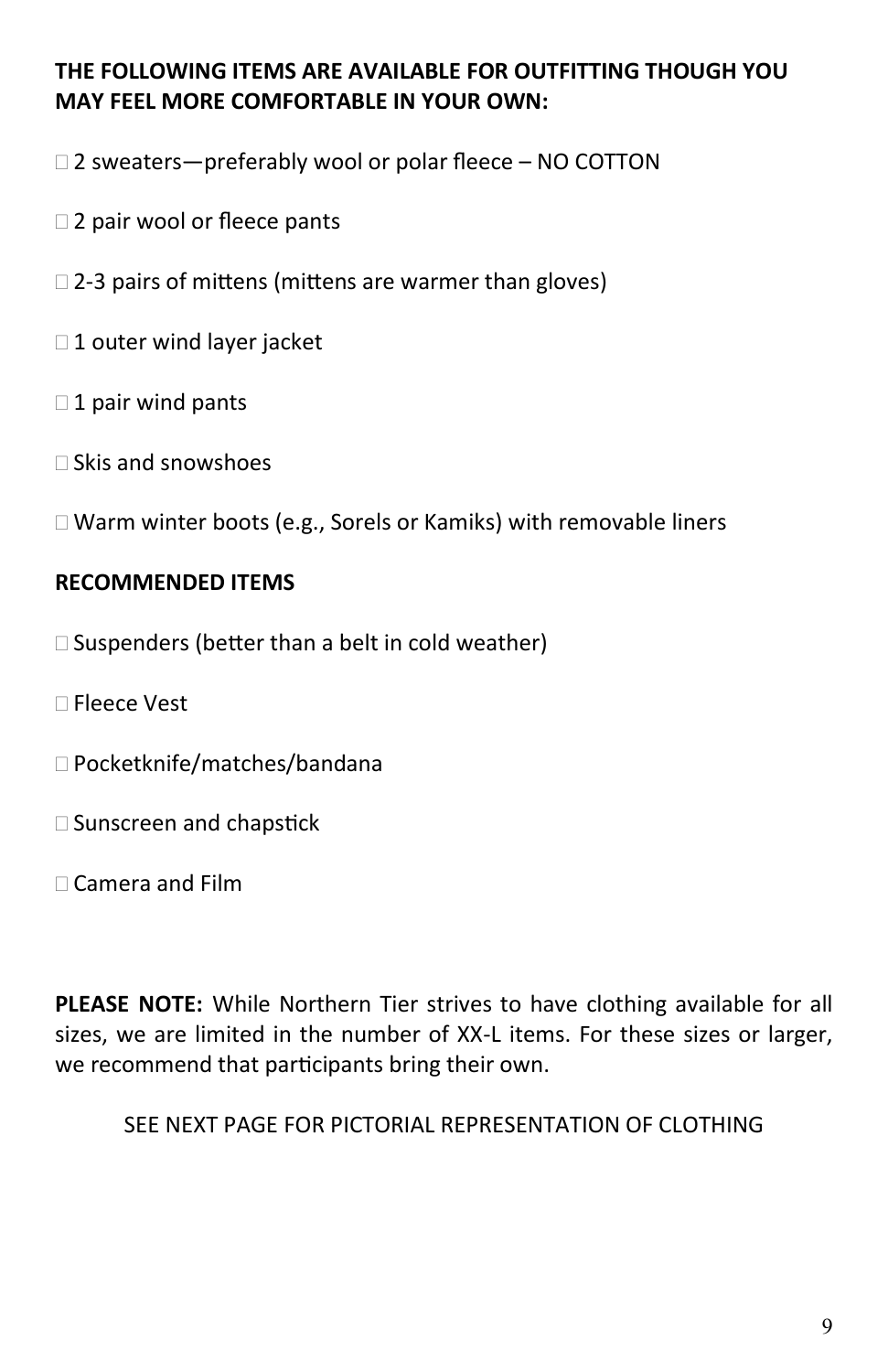### **WHAT ARE THE HEIGHT AND WEIGHT REQUIREMENTS?**

The following table shows the recommended weights for each height, as well as the maximum weight for that height. *Northern Tier strongly recommends that each participant not exceed the maximum weight on the table for their height. Northern Tier requires that you fall below the maximum (295 pounds and 250 pounds for dog programs) allowed weight for participation. Additionally, Northern Tier strongly recommends that no Okpik Cold Weather Camping, Musher Camp or Dog Trek participant weigh less than 100 pounds . Smaller participants will have a very difficult time due to the strenuous nature of the trek.* 

| <b>Weight-to-Height Table</b><br><b>Northern Tier National High Adventure Programs</b>                                                           |                    |                  |
|--------------------------------------------------------------------------------------------------------------------------------------------------|--------------------|------------------|
| Height                                                                                                                                           | Recommended Weight | Maximum Weight   |
|                                                                                                                                                  | (pounds)           | (pounds)         |
| <b>Minimum Allowed Weight</b>                                                                                                                    |                    |                  |
| ***Participants weighing less than 100 pounds                                                                                                    |                    |                  |
| will have a very difficult time and are discour-                                                                                                 |                    | 100 pounds       |
| aged from attending. Not Applicable to Cabin<br>Stav.                                                                                            |                    |                  |
| 5'0'                                                                                                                                             | $100 - 138$        | 166              |
| $\overline{5'1''}$                                                                                                                               | $101 - 143$        | 172              |
| 5'2''                                                                                                                                            | $104 - 148$        | 178              |
| 5'3''                                                                                                                                            | $107 - 152$        | 183              |
| 5'4"                                                                                                                                             | $111 - 157$        | 189              |
| 5'5''                                                                                                                                            | $114 - 162$        | 195              |
| 5'6'                                                                                                                                             | $118 - 167$        | 201              |
| 5'7''                                                                                                                                            | $121 - 172$        | 207              |
| 5'8''                                                                                                                                            | $125 - 178$        | 214              |
| 5'9''                                                                                                                                            | $129 - 185$        | 220              |
| 5'10''                                                                                                                                           | $132 - 188$        | $\overline{226}$ |
| 5'11"                                                                                                                                            | 136 - 194          | 233              |
| 6'0''                                                                                                                                            | 140 - 199          | 239              |
| 6'1''                                                                                                                                            | $144 - 205$        | 246              |
| 6'2''                                                                                                                                            | $148 - 210$        | 252              |
| 6'3''                                                                                                                                            | $152 - 216$        | 260              |
| 6'4"                                                                                                                                             | $156 - 222$        | 267              |
| 6'5''                                                                                                                                            | $160 - 228$        | 274              |
| 6'6'                                                                                                                                             | $164 - 234$        | 281              |
| $6'7'' +$                                                                                                                                        | $170 - 240$        | $\overline{295}$ |
| <b>Maximum Allowed Weight</b><br>***No participants weighing more than 295 (250)<br>for dog program) pounds will be allowed to par-<br>ticipate. |                    | 295 pounds       |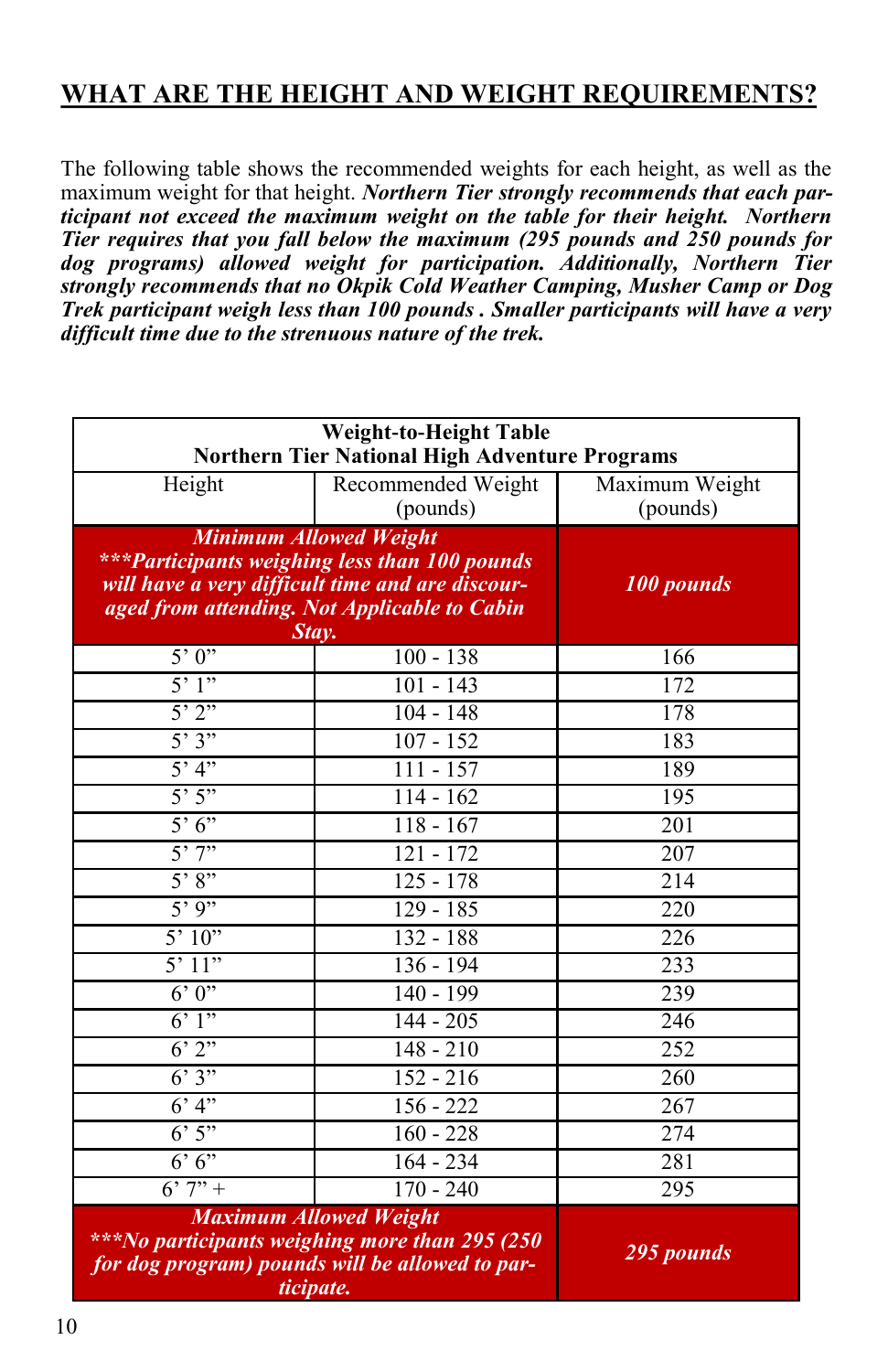### WHAT ARE THE RISKS? (RISK ADVISORY)

The Northern Tier National High Adventure Programs have an outstanding safety record. The Boy Scouts of America and Northern Tier emphasize safety through education and strict adherence to established policies and procedures. The safety of your group is dependent upon your attention to these procedures as well as being physically fit, properly equipped and trained for the rigors of cold weather camping.

Northern Tier and the Boy Scouts of America's policies and procedures, if followed, will minimize these risks as much as possible. Parents, leaders and participants should be advised that despite our best attempts at risk management, it is not possible to remove **ALL**  risk from a cold weather wilderness expedition.

- Possible risks include (but are not limited to) motor vehicle accidents; severe weather conditions such as extreme cold temperatures and high winds; medical conditions such as heart attack, appendicitis, hypothermia, dehydration, frost bite, severe allergies and asthma or diabetes related conditions; accidents such as cuts, embedded fish hooks, burns or falls; risks associated with being on frozen lakes and encounters with wildlife.
- Medical evacuations and search and rescue services are coordinated by Northern Tier in close cooperation with local authorities.
- Please carefully read the information in this Okpik Participant Guide and **share it with your crew(s), leaders and parents**. If you have any further questions about risk management contact Northern Tier by phone 218.365.4811 or email info@ntier.org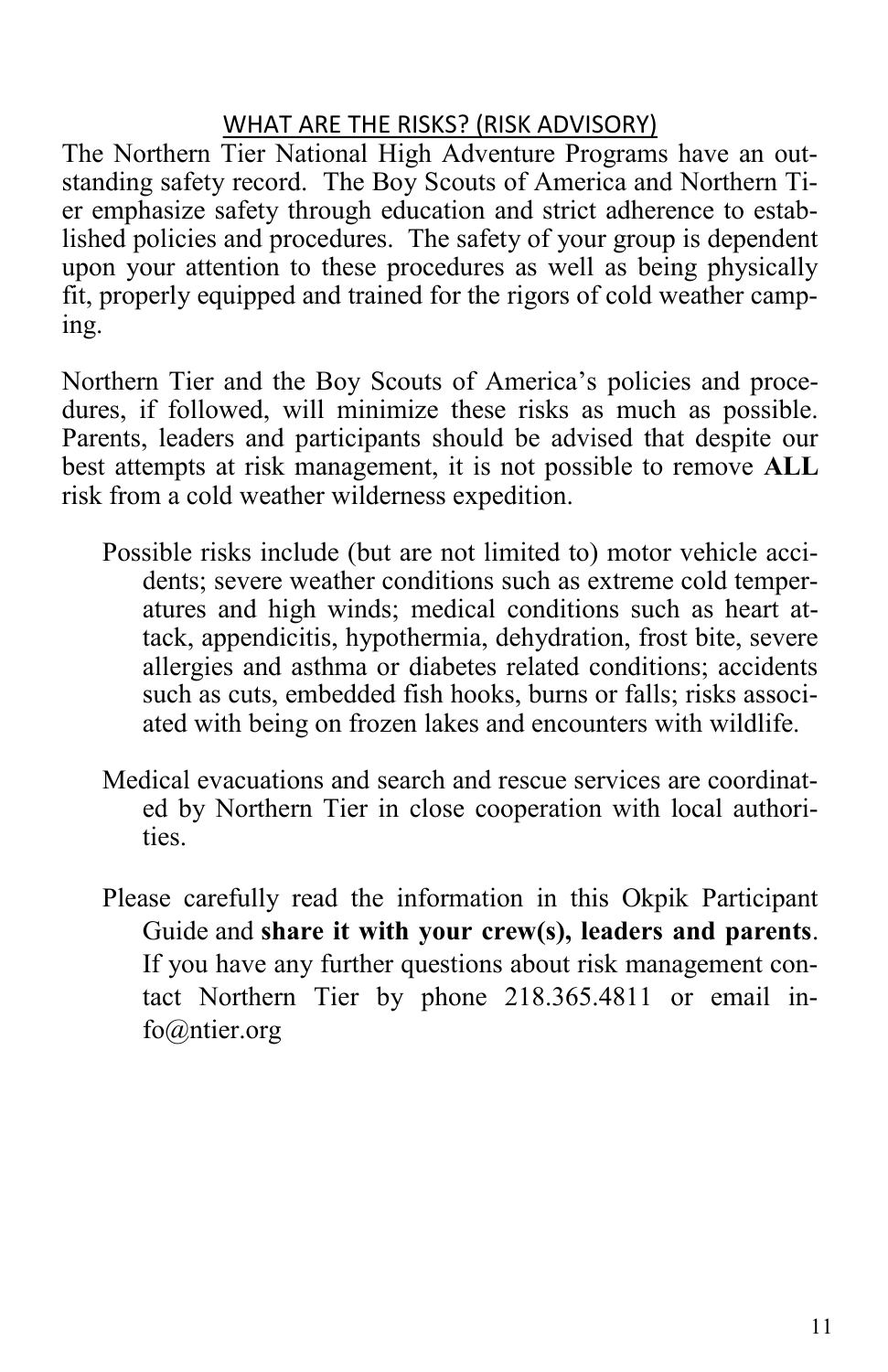### **HOW DO I PREVENT PROBLEMS?**

- **KNOW FIRST AID -** Make sure your crew is trained in First Aid and carries the required first aid kit. At least one advisor in each crew must be currently certified in **CPR** and **Wilderness First Aid**.
- **PURIFY ALL DRINKING WATER -** All water from natural sources **must** be purified by bringing it to a rolling boil or through use of a water purification filter. Chemical treatments are less effective in the cold.
- **TOBACCO -** It is strongly suggested that adult participants limit the use of tobacco on the trail. Smoking is not permitted in the presence or vicinity of youth, tents, Northern Tier buildings, BSA vehicles or near maintenance areas; only in designated areas on base.
- **ALCOHOL AND DRUGS -** Possession or use of alcoholic beverages, illegal drugs or the misuse of prescribed drugs is prohibited. Groups or individuals found in violation of this National BSA policy will be sent home, as arranged with the council office or parent.
- **ABUSE -** Physical, sexual or emotional abuse (including hazing) of a camper by his or her peers or by an adult leader is unacceptable anywhere. Local, county and state authorities as well as the BSA council representative will be contacted if abuse is suspected.
- **PRESCRIPTION DRUGS AND MEDICATION -** If an advisor or crew member is on regular medication, their physician should be consulted. Be sure to consult your physician to determine the effect cold weather may have on your medications (i.e. inhalers or epinephrine) or effects your medications may have on you in cold-weather conditions.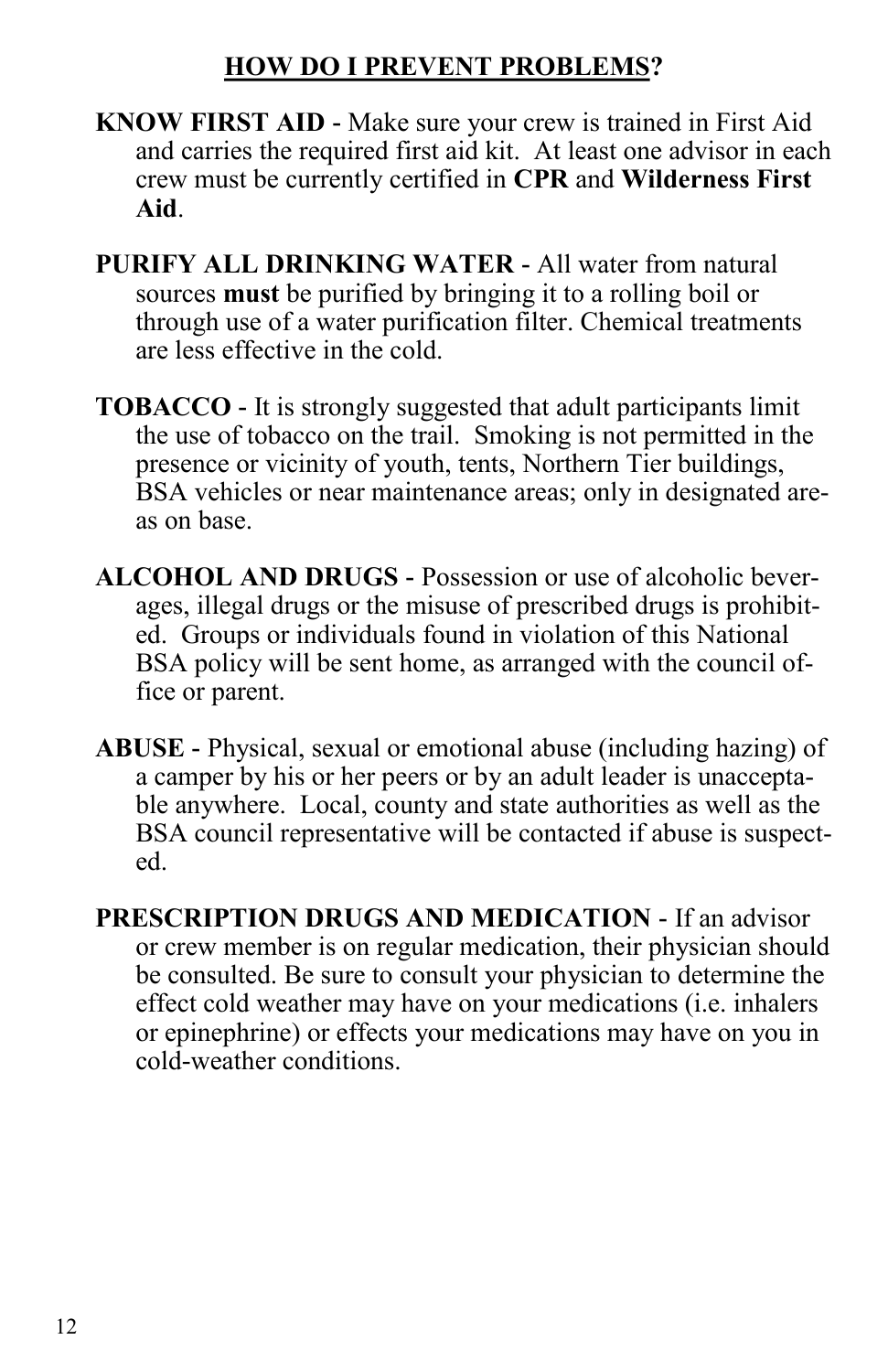### **WHAT ARE THE POLICIES?**

**ADULT LEADERSHIP -** Two registered adult leaders 21 years of age or over are required at all Scouting activities, including meetings. There must be a registered female adult leader over 21 in every unit serving females. A registered female adult leader over 21 must be present for any activity involving female youth. Notwithstanding the minimum leader requirements, age- and program-appropriate supervision must always be provided.

**ADULT LEADERSHIP TRAINING** – All adult participants are required to present proof of BSA Youth Protection training upon arrival at Northern Tier. At least one adult in each crew must have proof of current CPR, Wilderness First Aid and Weather Hazards training.

**BSA HEALTH AND MEDICAL RECORDS** – All Northern Tier participants must present a current (within one year of the end date of your trip) BSA Health and Medical Record , signed by a doctor, upon arrival to base. Youth must have a parent or guardian signature as well. This form is available online at http://www.ntier.org/.

**YOUTH PARTICIPATION REQUIREMENTS** - All youth must be registered as a Scouts BSA member or Venturer.

**AGE REQUIREMENTS** – Age requirements vary for each Okpik program option. To participate in Okpik Cabin Stay youth must be a registered Scouts BSA member, Venturer. Youth participants in all other Okpik programs must be 14 years old or in the  $8<sup>th</sup>$  grade during their trip.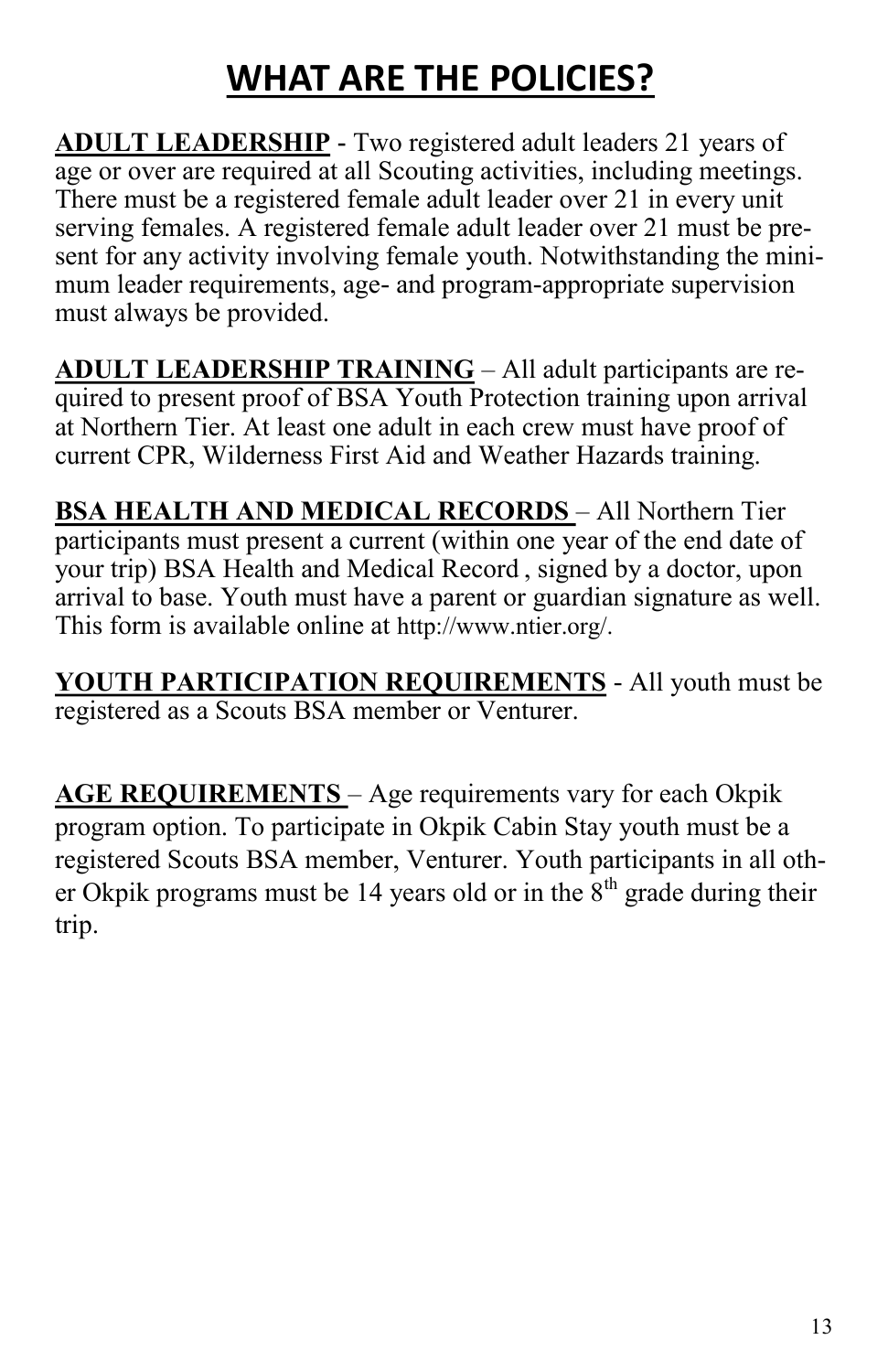### **Your Clothing is your Key to Winter Comfort**

**HEADGEAR**—This is personal preference but is always a good idea to have at least two wool or fleece caps. One for use under a parka hood and one for use in the sleeping bag. Soft, insulated caps with ear flaps are good, but should be loose-fitting.

**EYE PROTECTION**—Goggles are best, but sunglasses and homemade snow shields will reduce glare from sun off snow; a situation which can cause "snow blindness."

**SCARF or NECK GAITER**—Wool or synthetic fiber makes an excellent cold weather protector, but make sure it is plenty long.

**PARKA**—The anorak or pullover should be windproof, reach almost to the knees and be large enough to fit over all other garments. It should also have a hood.

**JACKET**—A lightweight wool or fleece jacket used in combination with other outer garments makes a better "layering" system than one thick, heavy jacket. A hood for extreme cold is a welcome addition.

**VEST**—This insulated garment keeps the vital organs—heart and lungs warm. Best style has a flap in back to protect the kidneys. Detachable sleeves convert a vest to an insulated jacket.

**SWEATER**—Wool or fleece synthetic.

**HAND COVERING**—This is a personal preference which can be made up of any loose-fitting combination of the following: wool gloves, wristlets, wool mittens, insulated mittens, leather over-mitts or wind/waterproof expedition mitts. Mittens are warmer than gloves.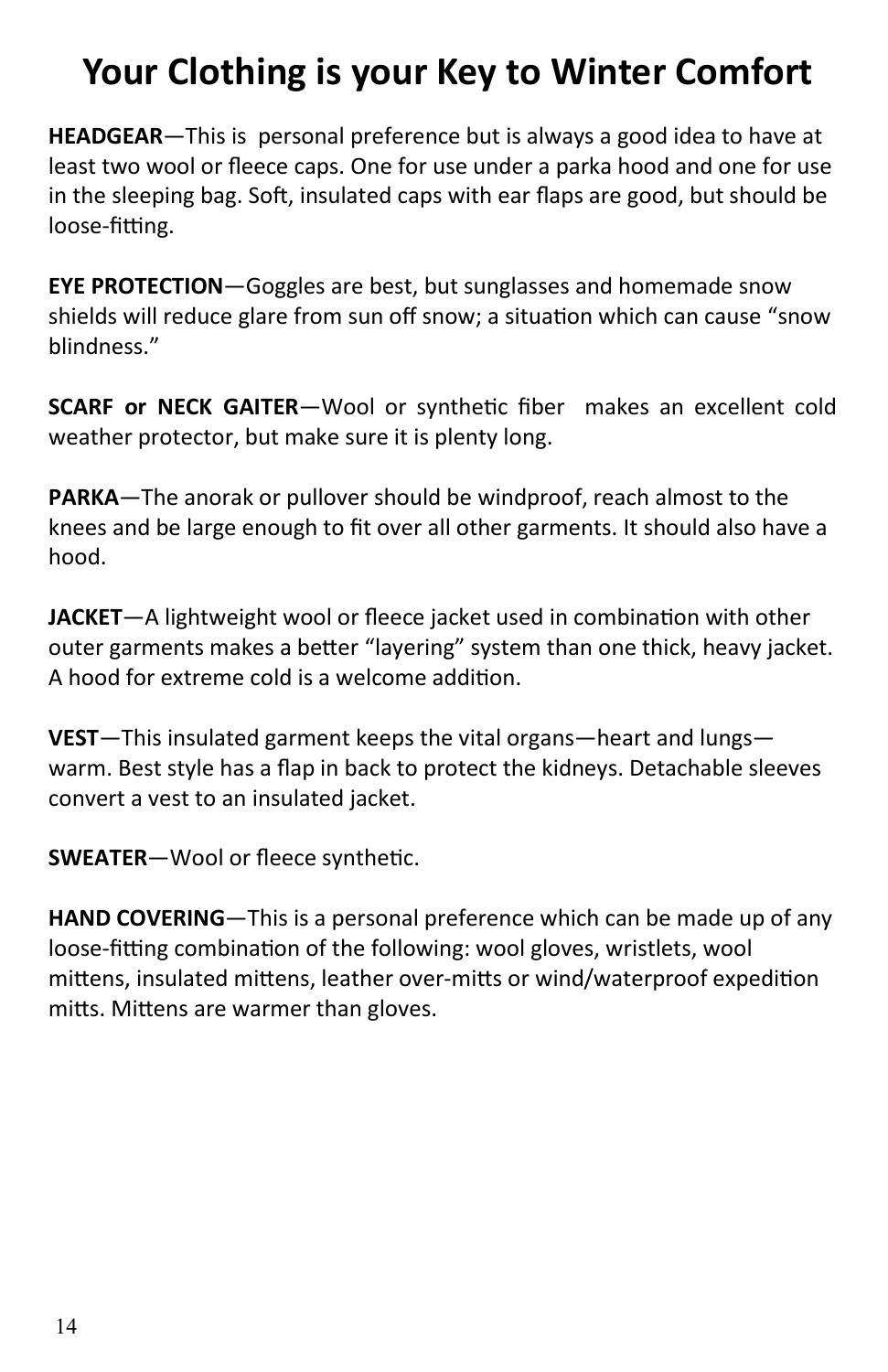### **Your Clothing is your Key to Winter Comfort Continued**

**LONG UNDERWEAR**—May be wool and/or synthetic fiber. Keep a spare set for emergencies. and sleeping.

**WIND PANTS**—Those equipped with snaps down the inseam are ideal. They may be put on or taken off without removing the boots.

**PANTS**—Wear full-cut, preferably with suspenders. In extreme cold, lightweight, windproof pants may be worn over everything. Wear suspenders rather than a belt to help your circulation.

**BOOTS**—Proper footgear is essential. In the Okpik program we use a variety of footgear, designed for different needs. A boot should fit somewhat loose for warmth, but the adage "cool is comfortable," is true; the foot should not sweat profusely. The boots we use are rubber bottom pacs. We sometimes us a combination of a light boot for travel and a thickly insulated boot for camp.

**SOCKS**—Wool or wool/synthetic are good. Sometimes synthetic fiber liner socks are worn next to the skin for added warmth, comfort and to wick moisture.